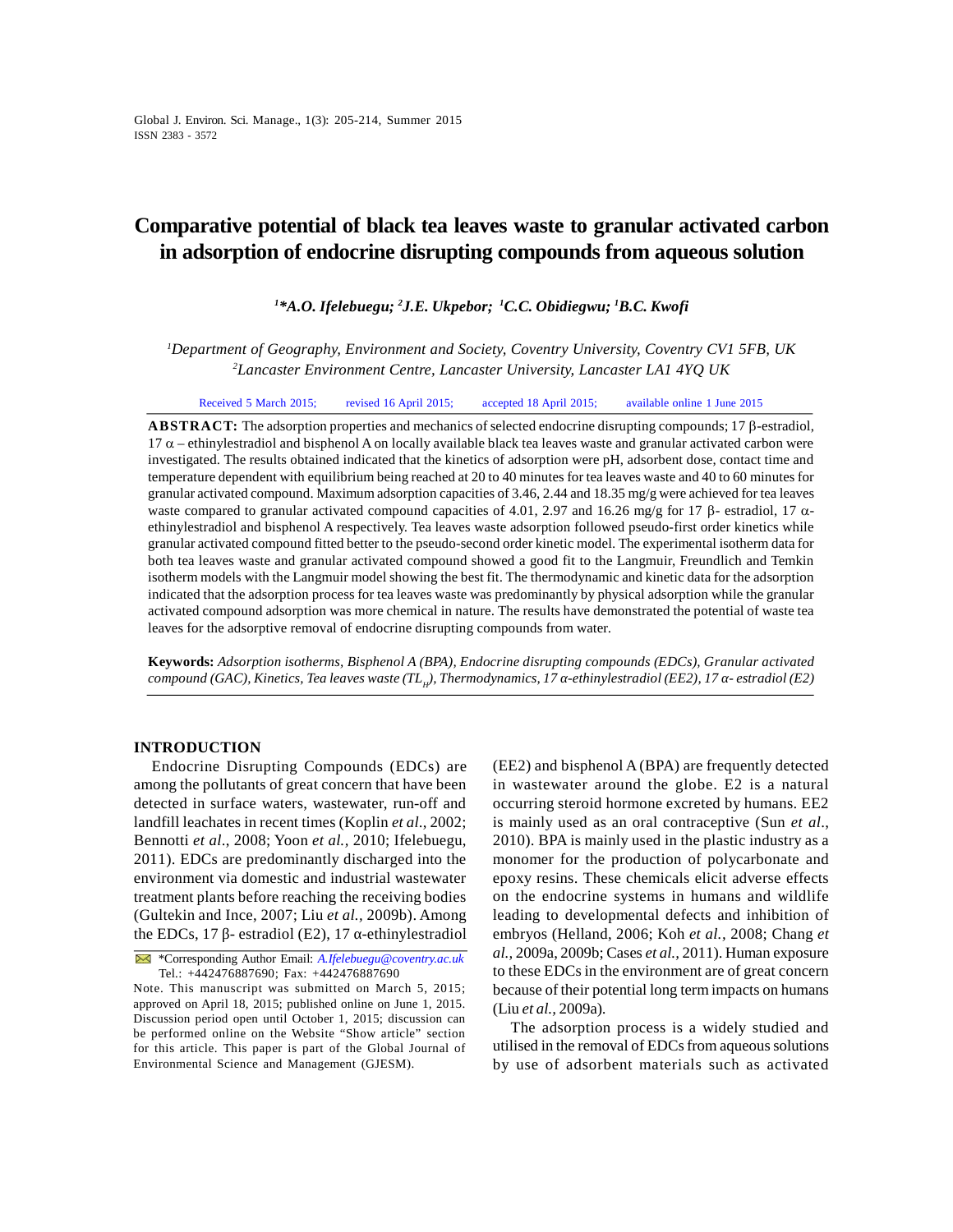carbon. The removal process often involve hydrophobic interaction (Koh *et al.,* 2008). The use of Granular activated carbon (GAC) adsorption for the removal of both synthetic and naturally occurring organic pollutants from water and wastewater has been extensively studied (Zhang and Zhou, 2008). They have been proven to be effective for the removal of EDCs ( Zhang and Zhou, 2005; Ifelebuegu *et al.,* 2006; Ifelebuegu, 2012). However, the relatively high cost of GAC has prevented its more widely used application especially in developing countries for the effective removal of EDCs in water and wastewater. There is therefore a growing need for cheaper, reliable, effective and environmental friendly alternatives for the removal of organic contaminants in water and wastewater (Park *et al.,* 2014). The use of spent black tea leaves  $(TL_{\rm H})$  is one of such alternative that is not r only cheap and readily available but also environmentally relevant as it recycles waste products. With an annual black tea leaves consumption of more than 2 million tonnes globally, the use of  $TL_{\mu}$  could be an effective and environmentally friendly alternative to the more

expensive activated carbon. The current work compares the removal efficiency of TL<sub>H</sub> to that of the GAC for the removal of E2, EE2 and BPA (chemical structures are represented in Fig. 1) from aqueous solution.

# **MATERIALS AND METHODS**

## *Materials*

Analytical grade methanol, sodium hydroxide (NaOH) and ortho-phosphoric acid were purchased from Fisher Scientific (UK), E2; EE2 and BPA standards were obtained from Sigma-Aldrich (UK). The GAC (20-40 mesh), was purchased from Jacobi Carbon (Merseyside, UK). The GAC has been previously characterised (Ifelebuegu, 2012). Deionised water (DI) was used for all sample preparation unless otherwise stated. A readily available box of black tea (~750 g) was obtained from a local supermarket. Stock solutions  $(\sim 1 \text{ g/L})$  of E2, EE2 and BPA, were prepared in 100% methanol and serial dilution carried out to attain the calibration curve. The standards were stored in the fridge  $\langle 4^{\circ}$ C until needed. Analysis was done using external calibration with a concentration range of  $0.5 - 2$  mg/L.



Fig. 1: Chemical structure of the test chemicals: 17 b-estradiol [(E2), mol. wt. = 272.3 g/mol], 17 -ethinylestradiol [(EE2), mol. wt. = 296.2 g/mol] and Bisphenol A [(BPA), mol. wt. = 228.1 g/mol]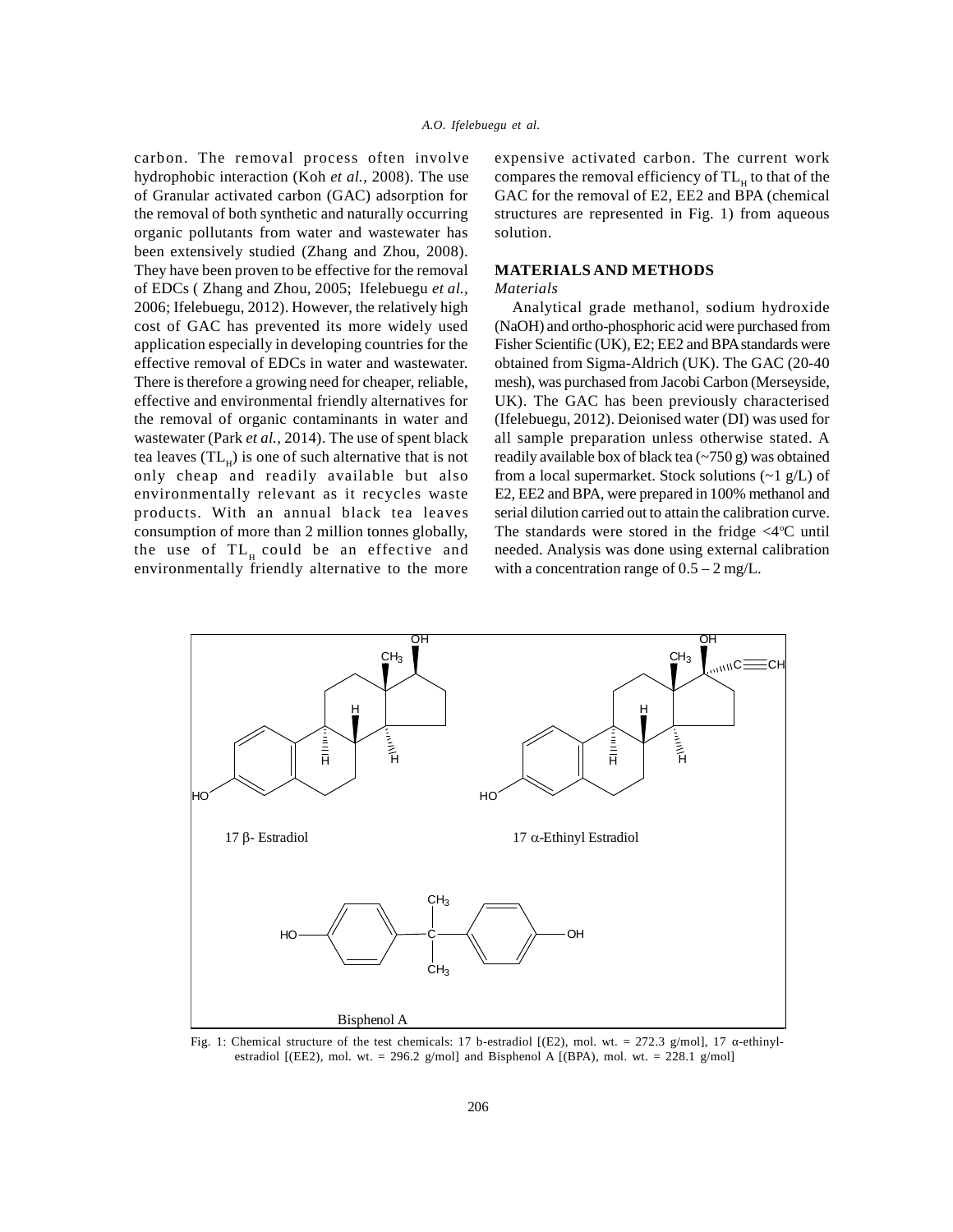#### *Tea Adsorbent Preparation*

Tea bags were prepared for the experiments using a method developed by Yoshita *et al.,* (2009). The tea bags were drenched and washed severally in hot water (about 80-100 $\degree$ C) to remove colouring compounds and turbidity. They were washed continuously with deionised water until a clear solution was obtained. The tea samples (TL  $_H$ ) were then dried in an oven at  $\frac{1}{1}$  $-80^{\circ}$ C for 24 hours. The leaves were finally pulverized, passed through a 600 μm sieve and stored in clean air tight bottles.

## *Batch Adsorption Experiments*

0.1 g, 0.2 g, 0.4 g, 0.8 g, and 1 g of the different adsorbents were weighed into different labelled 250 mL conical flasks. 200 mL of 2 mg/l solutions of E2, EE2, and BPA was then transferred into conical flasks. The flasks were then shaken at a speed of 7 rpm. Aliquots of the samples were collected at different time intervals (0 to 60 mins) and filtered using a Whatman filter paper. The absorbent coefficient was determined using equation 1:

$$
q_e (mg/g) = \frac{C_0 - C_e (mg/L)}{m(g)} x V (mL)
$$
 (1)

where:  $q_e$  = adsorption equilibrium in mg/g  $C_{\rm o}$  and  $C_{\rm e}$  = initial and equilibrium concentration (mod respectively (mg/L)

 $m =$  mass of adsorbent (g)

 $V =$  volume of aqueous solution (mL)

The adsorption efficiency for the different compounds was also calculated using the equation 2:

Percent removal (%) = 
$$
\frac{C_0 - C_e}{C_0} \times 100\%
$$
 (2)

Where  $C_{\circ}$  = initial concentration (mg/L)  $C_e$  = concentration at equilibrium (mg/L)

# *Effects of pH*

The effects of pH on the adsorption of E2, EE2, and BPA using  $TL_{H}$  were investigated in batch ionis adsorption experiments at varying pHs of 3, 5, 7, 8 and 9, with other variables kept constant at 2 mg/l concentrations of E2, EE2 and BPA, in 200 mL volumetric flasks, temperature of 25 °C  $\pm$  2 °C and 0.4 g adsorbent dose of TL<sub>H</sub>. The pH values were adjusted was f with 0.1 N NaOH and concentrated HCl solutions and measured using a pH meter. Samples were agitated at a constant speed of 200 rpm and aliquots withdrawn

for analysis after 60 minutes of agitation (Zhang and Zhou, 2005).

#### *Adsorption Kinetics and Thermodynamics*

The initial experiments on the effect of adsorbent dose on adsorption, found 0.4g as the optimum dose per unit gram of the adsorbates. This weight was maintained in carrying out the investigations on the kinetic and thermodynamic of adsorption of E2, EE2 and BPA onto  $\text{TL}_{\text{H}}$  and GAC.  $0.4$ g of  $\text{TL}_{\text{H}}$  and GAC adsorbents were weighed into 250 mL conical flasks and prepared solutions of E2, EE2, and BPA at 2 mg/ L concentration added. The samples were agitated at a speed of 200 rpm under different controlled temperatures of 15°C, 20°C, 25°C, 30°C ±0.2. Aliquots of the treated water were withdrawn at intervals ranging from 0 min to 60 min for analysis. Experimental data was analysed using the Langmuir, Freundlich and Temkin models as have been previously described (Ifelebuegu, 2012; Ghaedi *et al.,* 2014).

#### *Analytical Methods*

Samples were analyzed using a high-performance liquid chromatography (HPLC) fitted with a fluorescence detector. The HPLC system (Hewlett Packard series 1050) consisted of Quaternary pump (model 79852A -United Kingdom), a 21 vial autosampler (model 79855A, Germany) and the data were analysed using Agilent ChemStation® software. Chromatographic separation was achieved using a C18 ODS-Hypersil analytical column (150 x 4.6mm,  $5\mu$ m) maintained at  $30^{\circ}$ C temperature. Details of the analytical procedures have been previously described (2) by Ifelebuegu *et al*., (2010).

# **RESULTS AND DISCUSSION**

#### *Effect of pH*

pH has been known to influence the surface charges on different adsorbent materials, as well as the ionisation of chemicals (Zhang and Zhou, 2005). The adsorbent efficiency was studied at pHs 3, 5, 7, 8 and 9, covering acidic, neutral and basic medium conditions. Percentage removal using TL<sub>H</sub> was found to be higher in the acidic and neutral pH ranges, but was found to decrease with an increase in pH (Fig. 2). Huang *et al.,* (2007) also found pH to play a significant role in the process of adsorption. E2, EE2 and BPA adsorption was found to be significantly lower at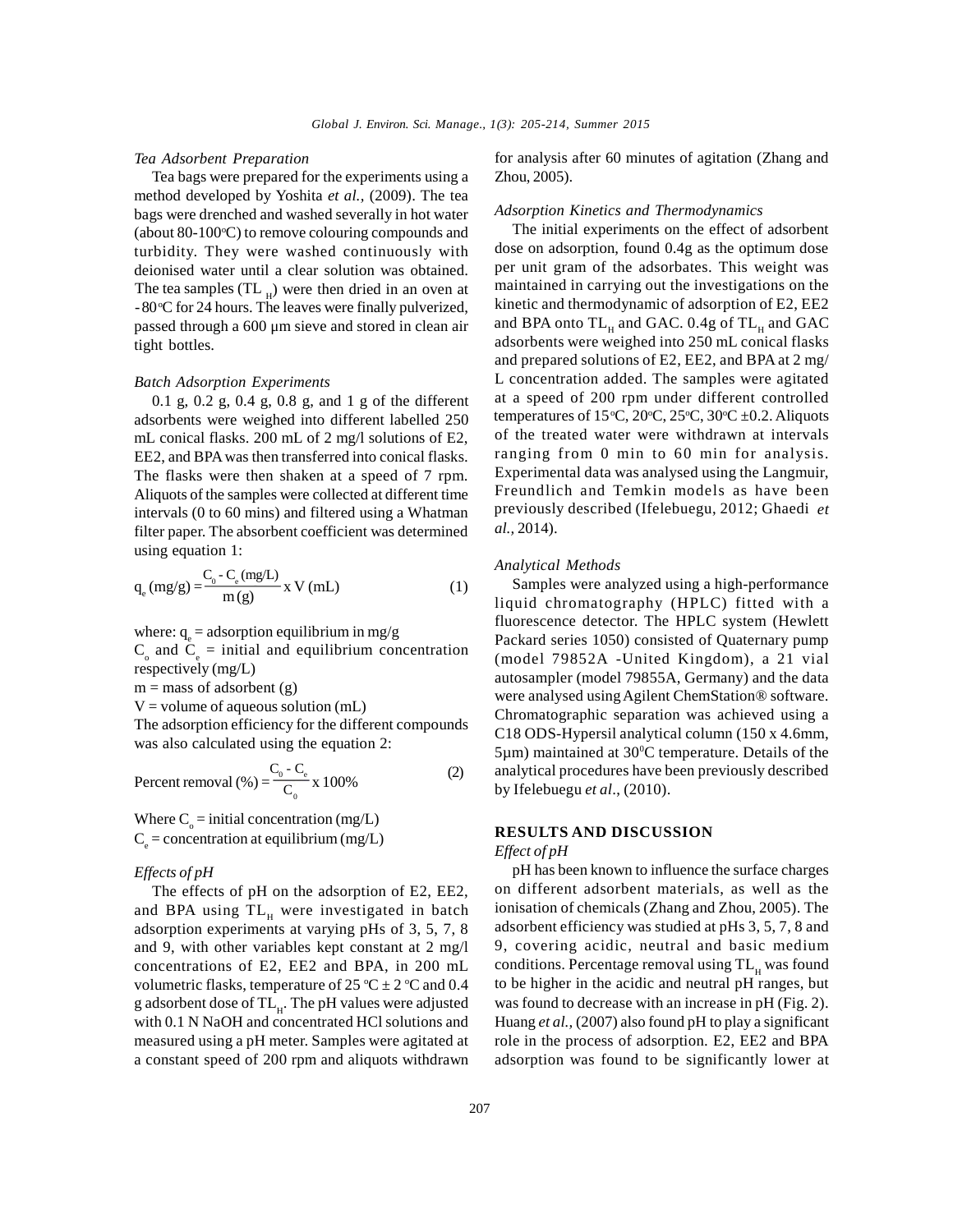*Comparative potential of black tea leaves waste to granular activated carbon.* 



Fig. 2: Effect of pH on adsorption

higher pH ( $pH > 8$ ) than at lower pH. Similar trends were observed by Kouras *et al.,* (1995) and Zhang and Zhou, (2005) using powdered activated carbon. This trend could be due to the electrostatic repulsion which exist between the adsorbate molecules and the surface of the adsorbent, as the pH increased. (Cuerda-Correa *et al.*, 2010; Ifelebuegu, 2012). The effects of pH on the adsorption by the GAC used in this research has been previously reported (Ifelebuegu, 2012) and a similar trend was observed with the highest adsorption at the neutral to slightly acidic pHs.

# *Effect of Adsorbent Dose and Contact Time*

The rate of adsorption was found to increase with increase in the dose of the adsorbents from 0.1 g to 1.0 g in the nominal concentration of 2 mg/L for each of the test chemicals. The increase is likely as a result of the availability of more sorption sites for adsorption as have been previously reported (Yoon *et al.,* 2003; Cardoso *et al.,* 2011). Also, the increase was found to be gradual until equilibrium was attained. The highest dose of 1 g GAC was able to achieve removal of 96.98% for E2, 97.05% for EE2  $\frac{\ln 2}{\ln 2}$ and 96.21% for BPA while  $TL_{\text{H}}$  attained removal of  $\frac{1}{2}$ 95.75%, 95.25% and 96.19% for E2, EE2 and BPA respectively (Fig. 3). It can also be seen that  $TL<sub>H</sub>$  attained relative equilibrium within 20 to 40 minutes

for all the adsorbates. Comparatively, GAC took more time to attain equilibrium, with all three adsorbates reaching equilibrium at 40 to 60 minutes.

#### *Adsorption Kinetic and Isotherm*

# *Pseudo First and Second Order Kinetics*

In this study, the mechanism of adsorption was investigated by using various kinetic models based on aqueous phase concentrations of the adsorbates. Pseudo-first and second-order models as proposed by Lagergren, (1898) were used in the investigation, which are expressed as:

$$
\frac{dq}{dt} = k_j(qe - q) \tag{3}
$$

$$
\frac{dq}{dt} = k_2(qe - q)^2
$$
 (4)

Where t is the contact time (min),  $k_1$  = pseudo-firstorder adsorption rate constant  $(1/\text{min})$ ,  $q_e$  and q are the amount of the adsorbate at equilibrium and time t (mg/ g) respectively. Equations 3 and 4 can be expressed in an integral form as equations 5 and 6 respectively.

$$
\ln C/C_0 = -kt \tag{5}
$$

$$
\frac{1}{\left[C\right]} - \frac{1}{\left[C_0\right]} = kt \tag{6}
$$

Pseudo first order plot of In  $C/C_0$  against t should give a linear relationship from which  $k_1$  in (1/min) can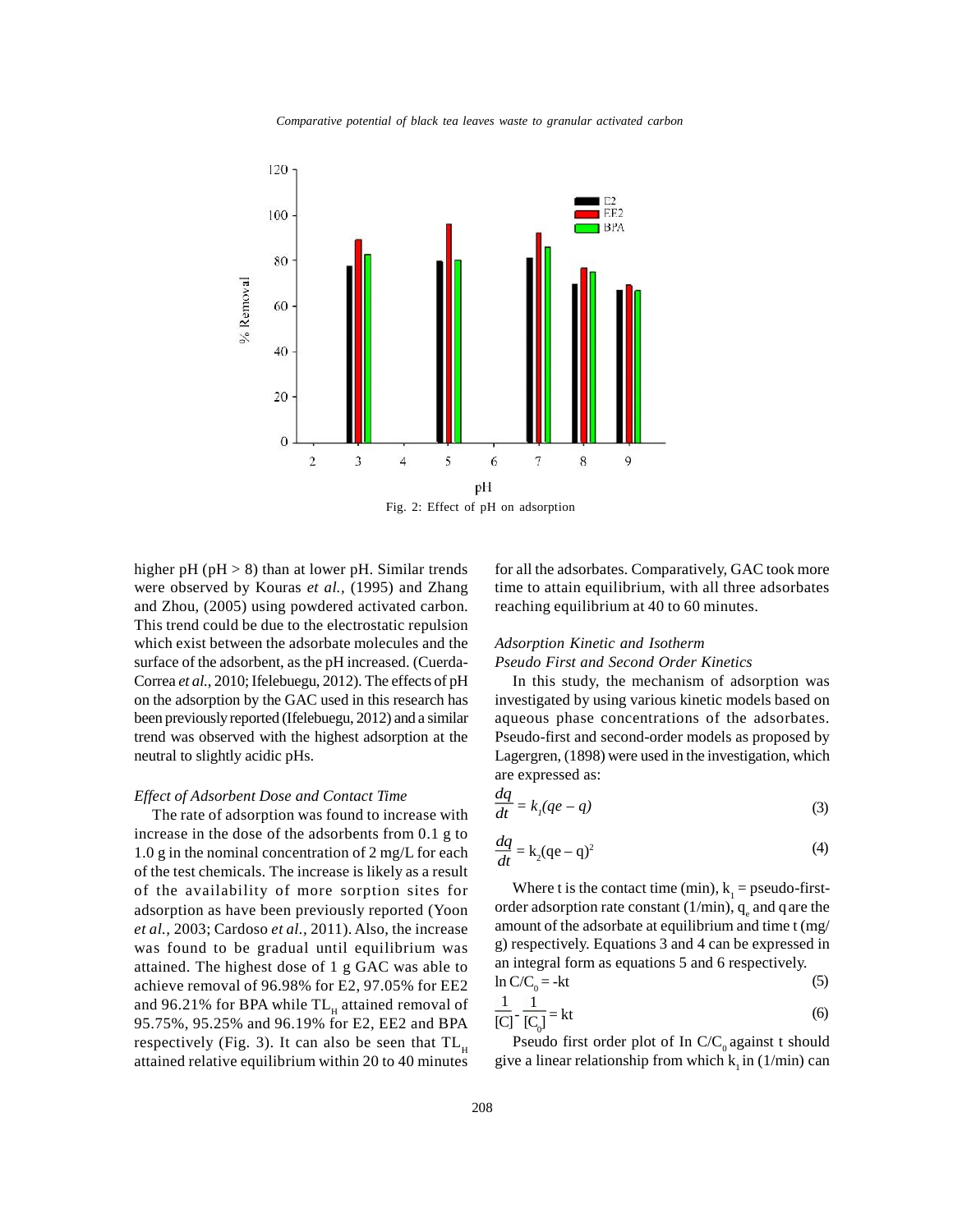



Fig. 3: Effect of adsorbent dose (GAC and  $TL_{H}$ ) and contact time on the removal efficiency of E2, EE2 and BPA at pH 5

be calculated from the slope obtained from the graph. A plot of  $1/[C] - 1/[C]$  against t will give a rate constant  $K<sub>2</sub>$  (L/mg/min) for pseudo-second-order adsorption kinetics. Tables 1 and 2 depicts the results obtained for the pseudo first-order and pseudo second-order kinetic models for TL<sub>H</sub> and GAC respectively.

The rate constant for the adsorption of E2 was found to be highest in  $TL_{H}$  with values of 0.0137 1/ min, then followed by EE2 0.0102 1/min and finally 0.0097 1/min for BPA (Table 1). It was found to follow the trend E2> EE2> BPA. However, for GAC (Table 2), a reverse trend (BPA>EE2>E2) was observed with BPA having the highest rate constant (0.0253 1/min) and E2 with the lowest 0.0149 1/min.

The adsorption of E2 EE2 and BPA onto  $TL_{H}$  was  $W_{H}$ better described by the pseudo first order kinetics, indicating a predominantly physical adsorption mechanism, while the adsorption onto GAC showed a superior fit to pseudo-second-order kinetics which suggests that chemisorption is the rate determining step for adsorption onto GAC. (Ho and McKay, 1998; Ifelebuegu, 2012).

## *Adsorption Isotherms Studies*

Adsorption isotherms are usually employed to better understand the adsorption process for the studied adsorbates. This helps in modelling design parameters in full scale applications (Ifelebuegu *et al.,* 2015) The equilibrium data obtained for E2, EE2 and BPA for their adsorption onto  $TL_{H}$  and GAC was analysed using the Langmuir, Freundlich and Temkin adsorption isotherm models.

The linear form of the Langmuir isotherm is expressed in equation 7 as:

$$
\frac{1}{XM} = \frac{1}{b} + \frac{1}{ab} \times \frac{1}{C_e}
$$
 (7)

where:

 $X$  – the mass of adsorbate (mg)

 $M$  – the mass of adsorbent (mg)

 $C_e$  – the concentration of solute remaining at equilibrium in mg/L

 $a, b$  – the constants. a is coefficient, and b is the amount of adsorbate needed to form a complete monolayer on the adsorbent surface and so increases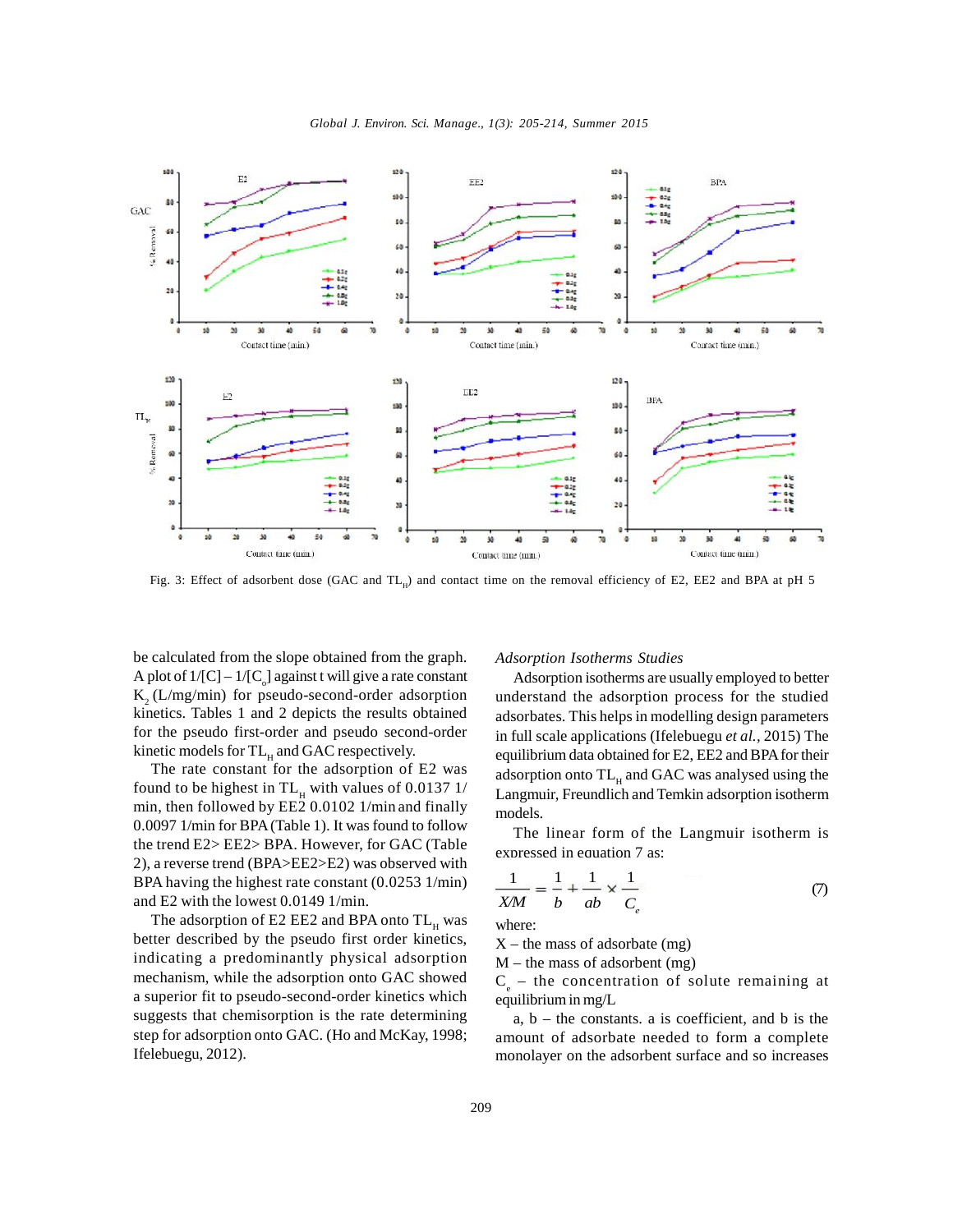#### *A.O. Ifelebuegu et al.*

|            | Pseudo first order      |                   |                | Second order           |                 |                |  |
|------------|-------------------------|-------------------|----------------|------------------------|-----------------|----------------|--|
| Adsorbate  | Line equation           | $K(1/\text{min})$ | $\mathbb{R}^2$ | Line equation          | $K_2(L/mg/min)$ | $\mathbb{R}^2$ |  |
| E2         | $y = -0.0137x - 0.6265$ | 0.0137            | 0.995          | $y = 0.0211x + 0.3161$ | 0.0211          | 0.988          |  |
| EE2        | $y = -0.0102x - 0.9245$ | 0.0102            | 0.967          | $y = 0.0187x + 05949$  | 0.0187          | 0.856          |  |
| <b>BPA</b> | $y = -0.0097x - 09349$  | 0.0097            | 0.987          | $y = 0.0168x + 0.7256$ | 0.0168          | 0.928          |  |

Table 1: Pseudo first and second order kinetics for  $TL_{\alpha}$ 

Table 2: Pseudo first and second order kinetics for GAC

| Adsorbate      | Pseudo first order      |          |                | Second order           |                 |                |  |
|----------------|-------------------------|----------|----------------|------------------------|-----------------|----------------|--|
|                | Line equation           | K(1/min) | $\mathbb{R}^2$ | Line equation          | $K_2(L/mg/min)$ | $\mathbb{R}^2$ |  |
| E <sub>2</sub> | $y = -0.0149x - 0.6729$ | 0.0149   | 0.974          | $y = 0.0258x + 0.3112$ | 0.0258          | 0.983          |  |
| EE2            | $y = -0.0157x - 0.3481$ | 0.0157   | 0.897          | $y = 0.0188x + 0.1167$ | 0.0188          | 0.974          |  |
| <b>BPA</b>     | $y = -0.0253x - 0.1332$ | 0.0253   | 0.959          | $y = 0.0372x + 0.2704$ | 0.0372          | 0.951          |  |

with molecular size. A plot of  $(1/(X/M))$  against  $(1/C<sub>s</sub>)$ gave a straight line.

The linearised form of the Freundlich isotherm is expressed in equation 8:

where:  $\log X/M = \log k_{f} + 1/n \log C_{e}$  (8)

 $X =$  the mass of adsorbate (mg)

 $M =$  the mass of adsorbent (mg)

 $C<sub>e</sub>$  = the concentration of solute remaining at equilibrium in mg/L

 $K<sub>f</sub>$  and n – constants derived from the adsorption isotherm by plotting  $(X/M)$  against  $C_e$  on log-log paper E which produces a straight line with a slope  $1/n$  while the y-intercept is  $K_f$ .<br>The Temkin isotherm model is one which presumes

that as a result of sorbate-sorbate interactions, the temperature of all molecules in a layer declines linearly with coverage. The sorption is also described by consistent distribution of binding energies (Shah *et al.,* 2012)

The linearised form of the Temkin isotherm is expressed in equation 9 and 10 as:

$$
q_e = B \ln A_T + B \ln Ce
$$
  
with B = RT/b<sub>r</sub> (9)  
(10)

Where:

 $A_T$  = Temkin isotherm equilibrium binding constant (L/mg) com $b_T$  = Temkin isotherm constant

 $R =$  Universal gas constant (8.314 J/mol/K)

 $B =$  Constant related to heat of adsorption (J/mol).

The Langmuir, Freundlich and Temkin coefficients for single solute adsorption isotherms and their

corresponding correlation coefficients are presented in Table 3. The fitting of the adsorption isotherm data for E2 EE2 and BPA showed relatively good fit to all three isotherm model with the Langmuir isotherm being superior based on the highest correlation coefficients. From Table 3 it can be seen that  $TL_{\rm H}$  had a comparative adsorption capacity to GAC for E2, EE2 and BPA.

The Freundlich isotherm is an empirical equation that assumes the adsorption processes take place on heterogeneous surfaces and adsorption capacity is related to the concentration of the test chemical (E2, EE2 and BPA) at equilibrium.  $K_F(mg/g)$  and n provide an indication of the adsorption capacity and the adsorption intensity respectively (Hameed, 2009). The magnitude of the exponent 1/n gives an indication of the favourability of adsorption with values of n>1 represents favourable adsorption conditions (Treybal, 1968; Ho and McKay, 1998). With n values greater than unity for all adsorbate, it demonstrates that the EDCs are all favourably adsorbed onto  $TL_{\rm H}$  similar to GAC. The mechanism for most EDCs on all adsorbents is believed to be of a different nature, which may involve non – specific molecular interactions between (9) adsorbent and adsorbate with focused explanation on (10) physical adsorption, hydrogen bonding and coordination complexes (Saha *et al.,* 2010).

# *Effect of Temperature and Adsorption Thermodynamics*

Temperature was also found to play a significant role in the adsorption thermodynamics of the two adsorbent studied. The temperature effects were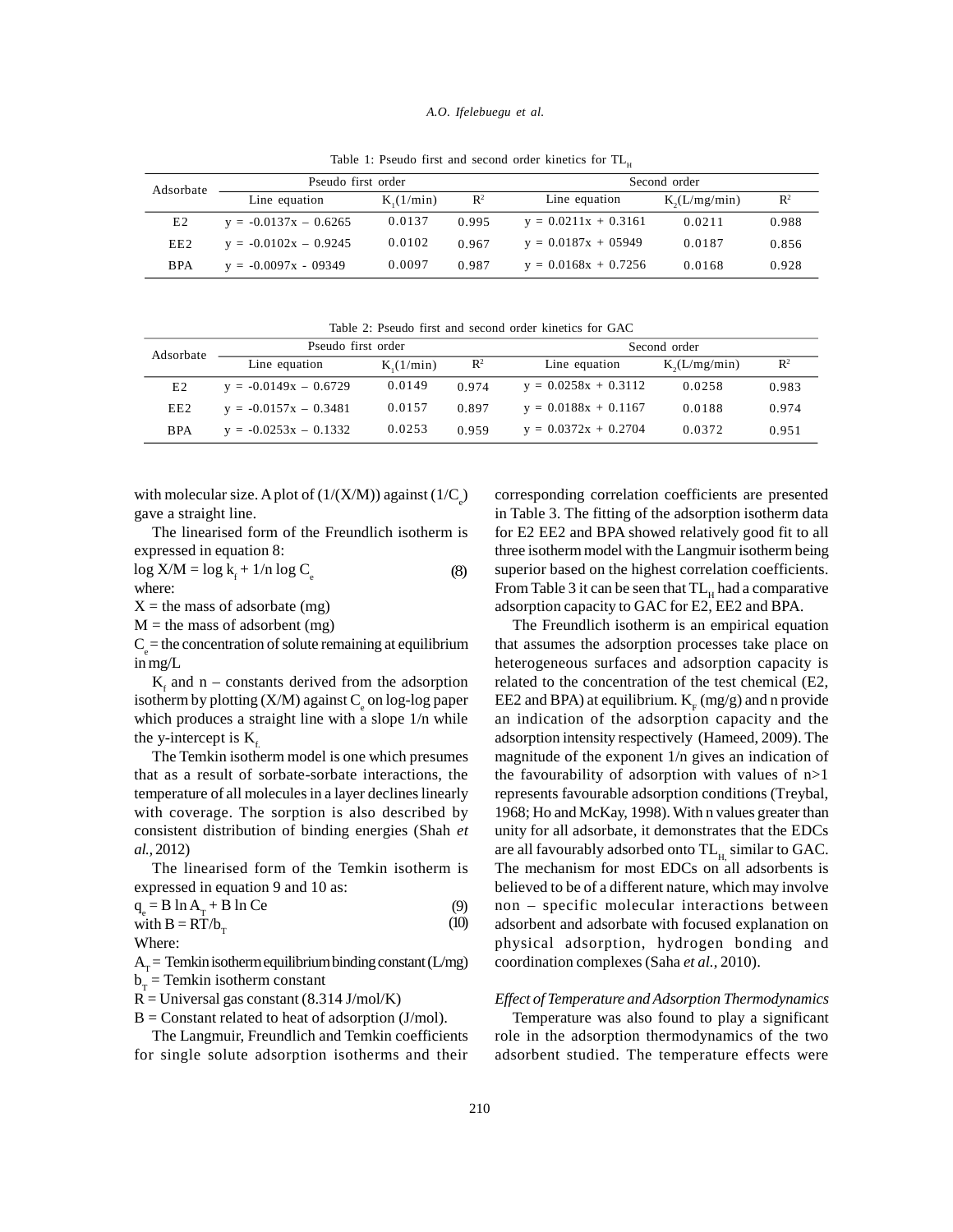|                 |              | Table 3: Langmuir and Freundlich, Temkin isotherm parameters for TL <sub>u</sub> and GAC at 298K |                |             |            |                |         |        |                |  |
|-----------------|--------------|--------------------------------------------------------------------------------------------------|----------------|-------------|------------|----------------|---------|--------|----------------|--|
| Compound        |              | Langmuir                                                                                         |                |             | Freundlich |                |         | Temkin |                |  |
|                 | $q_m$ (mg/g) | $K_{\tau}$ (L/mg)                                                                                | $\mathbb{R}^2$ | $K_{\rm f}$ | 1/n        | $\mathbb{R}^2$ | A(L/mg) | B      | $\mathbb{R}^2$ |  |
|                 |              |                                                                                                  |                | $TL_{H}$    |            |                |         |        |                |  |
| E2              | 3.4610       | 0.1490                                                                                           | 0.9960         | 1.7640      | 0.3760     | 0.9500         | 1.7180  | 3.5350 | 0.9490         |  |
| EE <sub>2</sub> | 2.4420       | 0.1880                                                                                           | 0.9930         | 3.7740      | 0.4780     | 0.9690         | 1.6700  | 3.0870 | 0.9780         |  |
| <b>BPA</b>      | 18.3250      | 0.0390                                                                                           | 0.9990         | 15.4240     | 0.1310     | 0.9440         | 1.9970  | 9.5260 | 0.9490         |  |
|                 |              |                                                                                                  |                | GAC         |            |                |         |        |                |  |
| E2              | 4.0126       | 0.2000                                                                                           | 0.9770         | 4.2510      | 0.4860     | 0.9560         | 1.8590  | 3.3920 | 0.9830         |  |
| EE <sub>2</sub> | 2.9740       | 0.2480                                                                                           | 0.9760         | 3.6120      | 0.5540     | 0.9640         | 1.6970  | 3.0290 | 0.9870         |  |
| <b>BPA</b>      | 16.2610      | 0.0930                                                                                           | 0.9790         | 10.5490     | 0.2710     | 0.9250         | 1.9670  | 5.0650 | 0.9600         |  |

*Global J. Environ. Sci. Manage., 1(3): 205-214, Summer 2015*

studied at 15, 20, 25 and 30 $\degree$ C. Sorption of two of the test chemicals (E2 and EE2) exhibited an increase with temperature (Fig. 4). This could be as a result of decreased solution viscosity hence, a higher mass transfer and diffusion rates of E2 and EE2 molecules.

Fig. 4 also showed that BPA showed increased adsorption at lower temperatures. This decreased adsorption capacity with increasing temperature for BPA was also observed by Liu *et al.,* (2009a) when investigating BPA adsorption onto various forms of activated carbon. Similarly, Park *et al.,* (2014) when studying BPA adsorption onto organo-clay, observed that the value of the free energy became more negative with a decrease in temperature indicating that BPA adsorption was more favourable at lower temperatures. To better understand the adsorptive properties and temperature effects, the thermodynamic parameters (Gibb's free energy ( $\Delta G^0$ ), enthalpy ( $\Delta H^0$ ) and entropy  $($  $\Delta S$ <sup>0</sup> $)$ ) were evaluated from equations 11 to 13:

 $(\Delta G^0)$  = - RTlnK<sub>D</sub> (11)

 $(\Delta G^0) = (\Delta H^0) - T (\Delta S^0)$ (12)

 $RTlnK_p = (\Delta H^0) - T (\Delta S^0)$ (13)

Where R is universal gas constant, T is the temperature in Kelvin (°K) and  $k_D = (q_e/C_e) =$  quantity  $W$ of adsorbate that adsorbed onto the adsorbent l/g. The plot of ln k<sub>p</sub> vs 1/T gave a straight line with  $\Delta H^0$ and  $\Delta S^0$  values obtained from the slope and intercept of the graph respectively. The thermodynamic parameters obtained from the graph are shown in Table 4. The negative values of  $\Delta G^{\circ}$  at  $- 27.68$ ,  $- 24.03$  and <sup>tor 1</sup>  $-10.11$  for E2, EE2 and BPA respectively for TL<sub>H</sub> and and I -10.94 (E2), -11.83 (EE2) and -3.58 for GAC indicates the feasibility and spontaneity of the adsorption

process for both adsorbents. The negative values of G<sup>o</sup> compare favourably with the values reported by Turku *et al.,* (2009) for the adsorption of E2 onto polymeric adsorbents and GAC. The enthalpy of reaction for the adsorption of E2, EE2 and BPA onto TL<sub>H</sub> and BPA onto GAC are all negative indicating the physical nature of the adsorption process. Positive enthalpy values of 91 and 95 KJ/mol were obtained for E2 and EE2 respectively, for their adsorption onto GAC. Positive values are not common, but similar positive values have been reported previously by Turku *et al., (*2009); Liu *et al*., (2009a) and Ifelebuegu, (2012). Also Al-Degs *et al.,* (2008) reported similar positive values for the adsorption of dyes unto GAC. A positive enthalpy values indicate a feasible but non spontaneous endothermic reaction with predominantly chemical interaction between the adsorbate and adsorbent. A positive entropy change for both  $TL<sub>H</sub>$  and GAC (93 to 339 J/mol and 2 to 37 J/mol, respectively) suggests an increased randomness at the solid/ solution interface. This also corresponds to an increase in the degree of freedom of the adsorbed species.

# **CONCLUSION**

Waste tea leaves were effective in the adsorption of E2, EE2 and BPA from aqueous solutions and showed comparable adsorption capacity to GAC. Adsorption capacity was highest at acidic to neutral pH with equilibrium being reached at within 20 to 40 minutes for TL<sub>H</sub>. Maximum adsorption capacities for E2, EE2 and BPA, were 3.46, 2.44, 18.35 mg/g for  $TL_{\rm H}$  and 4.01, 2.97 and 16.26 mg/g for GAC respectively. The negative values of "G° at – 27.68, - 24.03 and - 10.11 for E2, EE2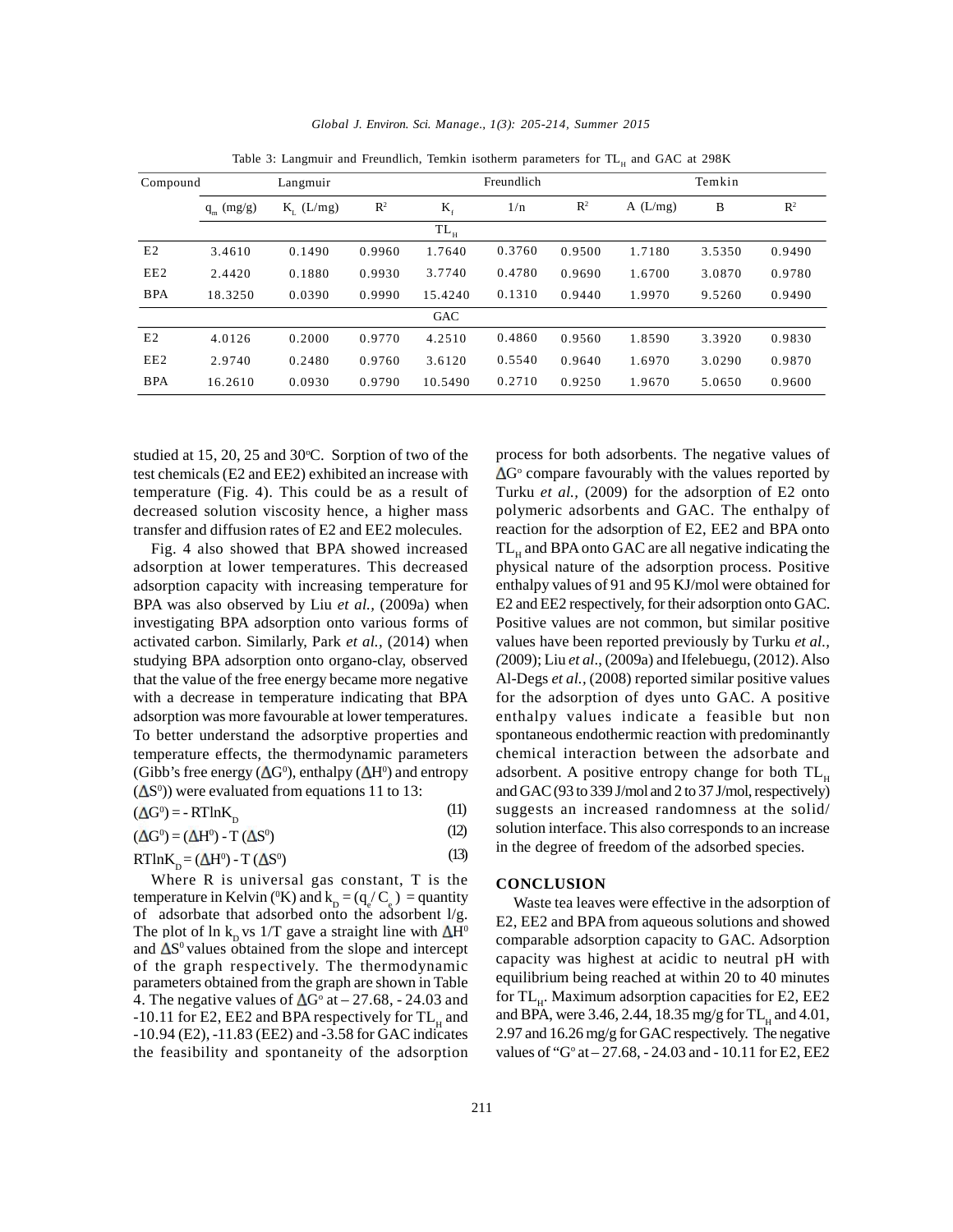

Fig. 4: Effect of temperature on the adsorption and percentage removal of E2, EE2 and BPA on GAC and TL<sub>H</sub> adsorbent at pH 7

| Table 4: Enthalpy, entropy and gibbs free energy for TL <sub>H</sub> and GAC at 298K |  |  |  |  |  |
|--------------------------------------------------------------------------------------|--|--|--|--|--|
|--------------------------------------------------------------------------------------|--|--|--|--|--|

|                 |                               | $TL_{\rm H}$         |                    | GAC                           |                      |                    |  |
|-----------------|-------------------------------|----------------------|--------------------|-------------------------------|----------------------|--------------------|--|
|                 | Gibbs free energy<br>(kJ/mol) | Enthalpy<br>(kJ/mol) | Entropy<br>(J/mol) | Gibbs free energy<br>(kJ/mol) | Enthalpy<br>(kJ/mol) | Entropy<br>(J/mol) |  |
| E2              | $-27.68 + 1.8$                | $-22.70+5$           | $92.81 + 4.5$      | $-10.94 + 1.5$                | $91.00 + 5.1$        | $37.00 + 6.2$      |  |
| EE <sub>2</sub> | $-24.03 + 2.8$                | $-19.21 \pm 5$       | $86.56 + 3.8$      | $-11.83+2.4$                  | $95.00 + 4.5$        | $40.00 + 4.3$      |  |
| <b>BPA</b>      | $-10.11 + 0.5$                | $-99.80+5$           | $338.9 + 22.6$     | $-3.58 + 0.5$                 | $-8.04 + 1.5$        | $11.99 + 2.0$      |  |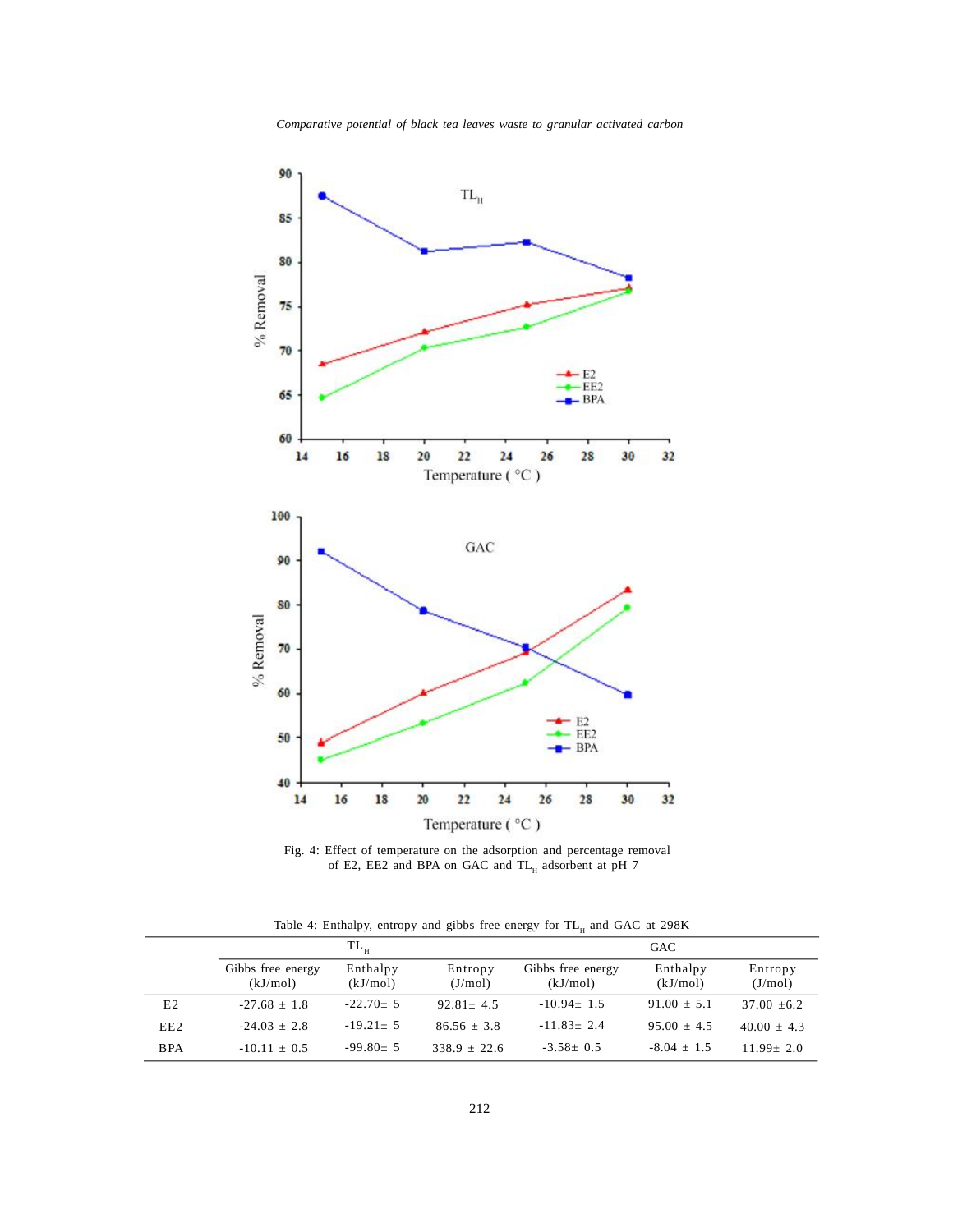and BPA respectively for  $TL_{H}$  and -10.94 (E2), -11.83 Ghaec (EE2) and -3.58 for GAC indicated the feasibility and spontaneity of the adsorption process for both adsorbents. The enthalpy of reaction for the adsorption of E2, EE2 and BPA onto  $TL_{H}$  and BPA onto GAC are all negative indicating the physical nature of the adsorption process. While the positive value of 91 and 95 KJ/mol for E2 and EE2 respectively for their adsorption onto GAC indicate a feasible but nonspontaneous endothermic reaction with predominantly chemical interaction between the adsorbate and adsorbent. A positive entropy change for both  $TL_{H}$  and GAC (92.81 to 338.9 J/mol for  $TL_{H}$  and 1.99 to 37 J/ mol) suggests an increased randomness at the solid/ solution interface. This also corresponds to an increase in the degree of freedom of the adsorbed species. The adsorption equilibrium data for both  $TL_{H}$  and GAC were  $(1)$ fitted to the Langmuir, Freundlich and Temkin isotherm models and the Langmuir isotherm model showed the best fit for all the adsorbates. Waste tea leaves can, therefore, be used as an economic alternative to GAC for the adsorptive removal of EDCs from water and wastewater.

#### **CONFLICT OF INTEREST**

The authors declare that there is no conflict of interests regarding the publication of this manuscript.

#### **REFERENCES**

- Bennotti, M. J.; Trenholm, R. A.; Vanderford, B. J.; Holady, J. C.; Stanford B. D. Snyder, S. A., (2008). Pharmaceuticals and endocrine disrupting compounds in U.S. drinking water, Environ. Sci. Tech., (43): 597-603 **(7 pages)**.
- Cases, V.; Alonso, V.; Argandona, V.; Rodriguez, M.; Prats, D., (2011). Endocrine disrupting compounds: A comparison of removal between conventional activated sludge and membrane bioreactors, Desalination, 272(1-3): 240-245 **(6 pages).**
- Chang, E.E.; Chen, Y.; Lin Y.; Chiang P., (2009a). Reduction of natural organic matter by nanofiltration process, Chemosphere, (76): 1265-1272 **(8 pages)**.
- Chang, H.; Choo, K.; Lee B.; Choi, S., (2009b). The method of identification, analysis and removal of endocrine disrupting compounds (EDCs) in water, J. Hazard. Mater., (172): 1-12 **(12 pages)**.
- Cardoso, N.F.; Lima, E.C.; Pinto, I. S.; Amavisca, C.V.; Royer, B.; Pinto, R. B.; Pereira, S. F., (2011). Application of cupuassu shell as biosorbent for the removal of textile dyes from aqueous solution, J. Environ. Manag., 92(4): 1237- 1247 **(11 pages)**.
- Cuerda-Correa, EM.; Domínguez-Vargas, J.R.; Olivares-Marín, F.J.; de Heredia, J.B., (2010). On the use of carbon blacks as potential low-cost adsorbents for the removal of nonsteroidal anti-inflammatory drugs from river water, J. Hazard. Mater., 177 (1): 1046-1053 **(8 pages).**
- Ghaedi, M.; Ghaedi, A.M.; Negintaji, E.; Ansari, A.; Vafaei, A.; Rajabi, M., (2014). Random forest models for the removal of bromophenol blue using activated carbon obtained from Astragalus Bisulcatus tree, J. Ind. Eng. Chem., (20): 1793 - 1803 **(11 pages)**.
- Gultekin, I.; Ince, N.H., (2007). Synthetic endocrine disruptors in the environment and water remediation by advanced oxidation processes, J. Environ. Manag., 85(4): 816-832 **(17 pages)**.
- Hameed, B.H., (2009). A new non conventional and low cost adsorbent for removal of basic dye from aqueous solutions, J. Hazard. Mater., 161(2-3): 753-759 **(7 pages)**.
- Helland, J., (2006). Endocrine disrupters as emerging contaminants in wastewater. Minnosota House of Representatives.
- Ho, Y. S.; McKay, G., (1998). Sorption of dye from aqueous solution by peat, Chem. Eng. J., (70): 115-124 **(10 pages)**.
- Huang, X.; Gao, N.; Zhang, Q., (2007). Thermodynamics and kinetics of cadmium adsorption unto oxidized granulated activated carbon, J. Environ. Sci., (19): 1287-1292 **(5 pages)**.
- Ifelebuegu, A.O.; Lester, J.N.; Churchley, J.; Cartmell, E., (2006). Removal of an endocrine disrupting chemical (17alpha-ethinyloestradiol) from wastewater effluent by activated carbon adsorption: effects of activated carbon type and competitive adsorption, Environ. Tech., (27): 1343-1349 **(7 pages)**.
- Ifelebuegu, A.O.; Theophilus, S.C.; Bateman, M.J., (2010). Mechanistic evaluation of the sorption properties of endocrine disrupting chemicals in sewage sludge, Int. J. Environ. Sci. Tech., 7(4): 617-622 **(6 pages)**.
- Ifelebuegu, A.O., (2011). The fate and behaviour of selected endocrine disrupting chemicals in full scale wastewater and sludge treatment unit processes, Int. J. Environ. Sci. Tech., 8(2): 245-254 **(10 pages)**.
- Ifelebuegu, A.O., (2012). Removal of steroid hormones by activated carbon adsorption kinetic and thermodynamic studies, J. Environ. Protect., 3(6): 469 - 475 **(7 pages)**.
- Ifelebuegu, A.O.; Nguyen, T.V.A.; Ukotije-Ikwut, P.; Momoh, Z., (2015). Liquid-phase sorption characteristics of human hair as a natural oil spill sorbent, J. Eviron. Chem. Eng., . doi:10.1016/j.jece.2015.02.015
- Koh, Y.K.K.; Chiu, T.Y.; Boobis, A.; Cartmell, E.; Scrimshaw. M.D.; Lester, J.N., (2008). Treatment and removal strategies for estrogen from wastewater, Environ. Technol., (29): 245- 267 **(33 pages)**.
- Koplin, D.W.; Furlong, E.T.; Meyer, M.T.; Thurman, E. M.; Zaugg, S.D.; Barber, L.B.; Buxton, H.T., (2002). Pharmaceuticals, hormones and other organic wastewater contaminants in US streams 1999-2000: a national reconnaissance, Sci. Total Environ., (36): 1202-1211 **(10 pages)**.
- Kouras, A.; Zouboulis, A.; Samara, C.; Kouimtzia, T., (1995). Removal of pesticide from surface water by combined physico - chemical process, Chemosphere, (30): 2307-2315 **(9 pages)**.
- Liu, G.; Ma, J.; Li, X.; Qin, Q., (2009a). Adsorption of bisphenol A from aqueous solution onto activated carbons with different modification treatments, J. Hazard. Mater*.,* 164 (2): 1275-1280 **(6 pages).**
- Liu, Z.H.; Kanjo, Y.; Mizutani, S., (2009b). Removal mechanisms for endocrine disrupting compounds (EDCs) in wastewater treatment - physical means, biodegradation and chemical advanced oxidation: A review, Sci. Total Environ., 407(1): 731-748 **(18 pages)**.
- Park, Y.; Sun, Z.; Ayoko, G.A.; Frost, R.L., (2014). Bisphenol A sorption by organo-montmorillonite: Implications for